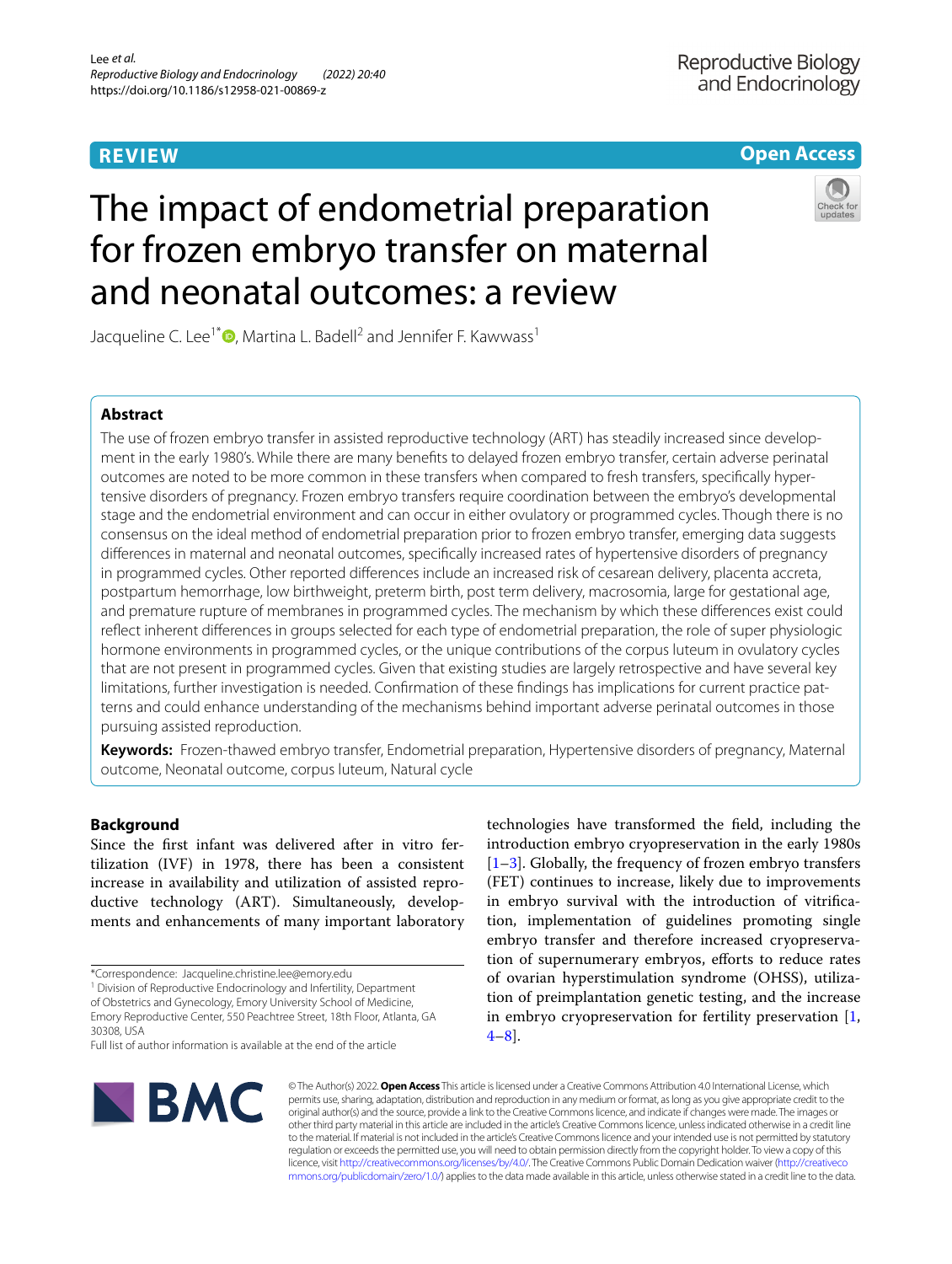Despite rapid improvements in laboratory technology and clinical management, ART continues to be associated with an increased rate of perinatal complications when compared to natural conception  $[9, 10]$  $[9, 10]$  $[9, 10]$ . Since its inception, the feld has been committed to maximizing patient and infant safety. Professional societies publish recommendations including guidelines limiting the number of embryos transferred based on age and embryo quality, in efort to reduce the rate of multiple gestation from ART [[6,](#page-10-6) [11](#page-10-7), [12](#page-10-8)]. Despite this, maternal and neonatal outcomes are still not equivalent to those of unassisted reproduction with reported increased rates of preterm birth, low birth weight, hypertensive disorders of pregnancy, cesarean delivery, and abnormal placentation, among others [[9,](#page-10-4) [10,](#page-10-5) [13\]](#page-10-9). Inherent to the evaluation of safety in ART is the difficulty determining the contribution that underlying causes of infertility contribute to these outcomes versus potential risk from the ART procedures themselves.

Available data supports similar live birth rates after frozen transfers when compared to fresh transfers and even improved pregnancy outcomes in frozen transfers for certain groups  $[14–16]$  $[14–16]$  $[14–16]$  $[14–16]$ . When perinatal outcomes are compared, potential benefts of frozen transfers include lower risk of placenta previa, placental abruption, low birth weight, preterm birth, small for gestational age, and all cause perinatal mortality [\[17](#page-10-12)]. Conversely, frozen transfers have been associated with an increased risk of hypertensive disorders of pregnancy and increased rate of large for gestational age neonates [[15,](#page-10-13) [17](#page-10-12)–[22\]](#page-10-14).

Suggested contributors to the observed increase in certain outcomes with frozen transfer include the efect of freezing and thawing of embryos before transfer or the infuence of hormonal environment responsible for endometrial preparation prior to transfer. Notably, in many studies comparing perinatal outcomes in fresh and frozen transfers, the protocol by which the endometrium is prepared is not reported or considered in analysis. There is therefore growing interest in how the method of endometrial preparation may specifcally infuence outcomes in frozen embryo transfers.

# **Main text**

### **Types of endometrial preparation**

Endometrial preparation before frozen embryo transfer can occur in two types of cycles: ovulatory cycles and programmed cycles.

**Ovulatory cycles** rely, at least in part, on the development and activity of a dominant follicle, ovulation, and subsequent hormone production by the corpus luteum. Ovulatory cycles have several variations (Table [1\)](#page-1-0). *Natural cycle* preparation occurs with no supplementation of hormones and ovulation occurs spontaneously after the midcycle surge of luteinizing hormone (LH). *Modifed natural cycles* include the addition of a midcycle injection of human chorionic gonadotropin (hCG) to provoke ovulation and sometimes includes the addition of supplemental progesterone in the luteal phase. Finally in *stimulated cycles*, injectable gonadotropins, or oral medications such as letrozole or clomiphene citrate are used to induce ovulation of at least one follicle [[23,](#page-10-15) [24\]](#page-10-16). In all ovulatory cycles, timing of transfer is based on ovulation, brought on either by LH surge or hCG administration, with consideration of the embryo's developmental stage.

**Programmed cycles** rely on the suppression of endogenous hormonal activity, often with GnRH agonist, and exogenous estrogen and progesterone are given to prepare the endometrium for the time of transfer [\[23](#page-10-15)]. Programmed cycles can also be called "artifcial" or "hormone replacement" cycles throughout the literature.

There is no current consensus on the ideal endometrial preparation for frozen embryo transfer [\[24](#page-10-16)]. Two randomized control trials (RCT) comparing frozen embryo transfer cycles ovulatory cycles to those in programmed cycles showed similar results regarding key pregnancy outcomes including implantation rate, miscarriage rate and live birth rate [\[25,](#page-10-17) [26\]](#page-10-18). Another randomized controlled non-inferiority trial in the United Kingdom comparing modifed natural versus programmed preparation for frozen embryo transfer confrmed lack of superiority of traditional programmed cycles when comparing clinical pregnancy, ongoing pregnancy, and live birth rate

|                         | Estrogen                                           | Timing of transfer         | Progesterone                                                 |
|-------------------------|----------------------------------------------------|----------------------------|--------------------------------------------------------------|
| Ovulatory Cycles        |                                                    |                            |                                                              |
| Natural cycles          | Follicular development                             | LH surge                   | Corpus luteum                                                |
| Modified natural cycles | Follicular development                             | hCG trigger                | Corpus luteum with or without sup-<br>plemental progesterone |
| Stimulated cycles       | Follicular development                             | hCG trigger or LH surge    | Corpus luteum with or without sup-<br>plemental progesterone |
| Programmed Cycles       |                                                    |                            |                                                              |
| Programmed cycles       | Exogenous estrogen (oral, vaginal,<br>transdermal) | Initiation of progesterone | Intramuscular and/or vaginal pro-<br>gesterone               |

<span id="page-1-0"></span>**Table 1** Cycle characteristics for frozen embryo transfer preparation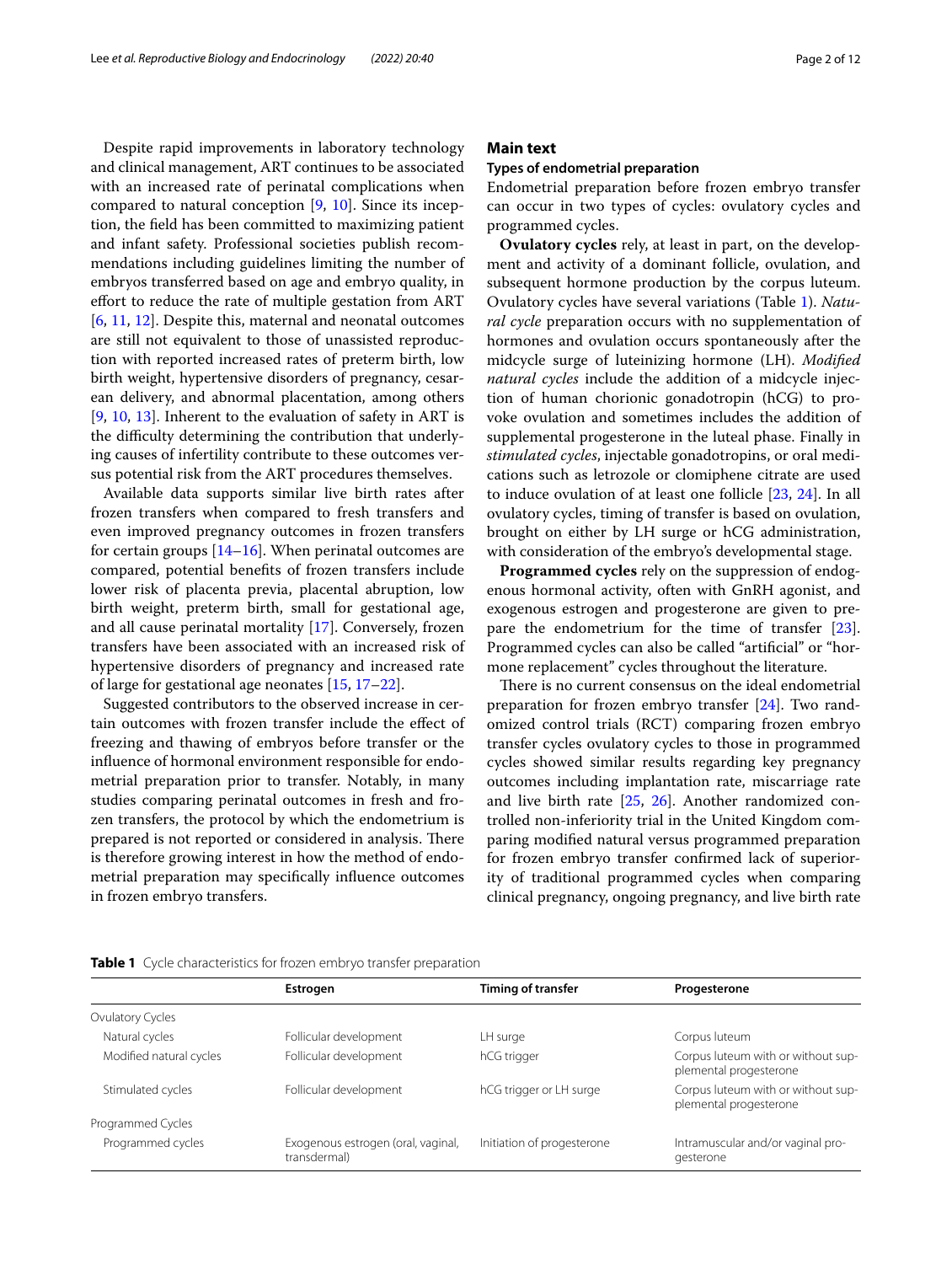[[27\]](#page-11-0). More recent studies have gone further to address maternal and neonatal outcomes between these two groups.

# **Maternal and neonatal outcomes by method of endometrial preparation**

The last several years has seen an influx of studies exploring diferences in perinatal outcomes between diferent endometrial preparation techniques in frozen embryo transfer. Nine studies dedicated to this topic were selected by the authors based on knowledge of the existing literature and are outlined in this review. They are also summarized in Table [2](#page-3-0).

One of the frst studies to report an association with hypertensive disorders of pregnancy with method of FET preparation was a prospective cohort study comparing outcomes in woman from the United States (U.S.) undergoing programmed FET and modifed natural FET. The overall study stratified women by number of corpus luteum and included spontaneous pregnancies and fresh transfers, however when analysis was restricted to only FET cycles, pregnancies after programmed FET cycle were associated with higher risks for preeclampsia (12.8% vs. 3.9%, adjusted odds ratio (aOR) 3.55, 95% confdence interval (CI) 1.20–11.94) and preeclampsia with severe features (9.6% vs. 0.8%, aOR 15.05, 95% CI 2.59–286.27) compared with a modifed natural-cycle FET after adjusting for the efect of age, nulliparity, history of hypertension, body mass index, polycystic ovary syndrome, and diabetes mellitus [[28](#page-11-1)]. A parallel study also examined the role of the corpus luteum in maternal circulatory adaptations to pregnancy and will be addressed later in this review.

Shortly after, in 2019, two large retrospective studies were published comparing maternal and neonatal outcomes based on method of endometrial preparation [\[30](#page-11-2), [31\]](#page-11-3). The first by Saito and colleagues used data from the Japanese Assisted Reproductive Technology Registry to compare outcomes in over 100,000 patients undergoing natural cycle FET and hormone replacement cycle, or programmed, FET. Of note, the natural cycle group included those where an hCG trigger or supplemental luteal progesterone were used. Pregnancies conceived in a hormone replacement cycle had an increased odds of hypertensive disorders of pregnancy (4% vs. 3%, aOR 1.43; 95% CI, 1.14–1.80], placenta accreta (0.9% vs 0.1%, aOR 6.91; 95% CI, 2.87–16.66) and cesarean section (44.5% vs. 33.7%, aOR 1.69; 95% CI, 1.55–1.84). Pre and post term delivery were also increased in hormone replacement cycles but there was a decreased odds of gestational diabetes mellitus (1.5% vs. 3.3%, aOR 0.52; 95% CI, 0.40–0.68) [\[30\]](#page-11-2). Authors considered maternal age, embryo stage at transfer, number of embryos transferred, use of assisted hatching and indication for ART in the adjusted analysis.

The second large retrospective study by Ginström Ernstad and colleagues used multiple Swedish registries to compare pregnancy outcomes in natural, stimulated, and programmed cycles where frozen embryos were transferred in over 8000 individuals between 2005 and 2015 that resulted in a singleton delivery. Using multivariable logistic regression controlling for potential confounding variables, authors found that pregnancies that occurred after FET in programmed cycles had a higher risk of hypertensive disorders in pregnancy (10.5 vs. 6.1%, aOR 1.78; 95% CI 1.43–2.21) and postpartum hemorrhage (19.4% vs. 7.9%, aOR 2.63; 95% CI, 2.20–3.13) when compared to natural cycles. Moreover, higher risks for postterm birth (8.9% vs. 5.8%, aOR 1.59; 95% CI, 1.27–2.01) and macrosomia (8.9% vs. 4.7%, aOR 1.62; 95% CI, 1.26– 2.09) and cesarean delivery (33% vs. 26.4%, aOR 1.39; 95% CI, 1.21–1.60) were detected. When programmed cycles were compared to stimulated cycles these diferences persisted.

Three additional single-center retrospective cohort studies from China explored maternal and neonatal outcomes based on cycle preparation  $[33, 35]$  $[33, 35]$  $[33, 35]$  $[33, 35]$  $[33, 35]$ . The first by Jing et al. showed increased rates of hypertensive disorders of pregnancy (7.2% vs. 4.2%, aOR 1.780; 95% CI, 1.262–2.510) and caesarean section (85% vs. 78.4%, aOR 1.507; 95% CI, 1.195–1.900) in programmed cycles and included pregnancies with multiple gestations  $[29]$  $[29]$ . The second by Zong and colleagues included only singleton deliveries found that pregnancies after programmed cycles had a higher risk of hypertensive disorders of pregnancy (7.9% vs. 3.5%, aOR 2.00; 95% CI 1.54–2.60), low birth weight (4.5% vs. 2.8%, aOR 1.49, 95% CI 1.09–2.06) and preterm birth (7.9% vs. 4.6%, aOR 1.78, 95% CI 1.39– 2.28) when compared to natural cycle FET  $[33]$  $[33]$ . The risk of preterm birth was higher in stimulated cycles when compared to natural cycles with a confdence interval that approached one (7.7% vs. 4.6%, aOR 1.51, 95%CI 1.02–2.23).

The third and final study by Hu and colleagues included over 21,000 patients undergoing single frozen autologous blastocyst transfer [\[35](#page-11-5)]. Compared to natural cycle, programmed cycles had an increased risk of preterm delivery (12% vs. 8%, aOR 1.49, 95% CI 1.25–1.78), very preterm delivery (2% vs. 1%, aOR 2.59, 95% CI 1.56– 4.29), and cesarean delivery (73% vs. 64%, aOR 1.52, 95% CI 1.35–1.71). Programmed cycles also had increased odds of low birthweight (5% vs. 3%, aOR 1.75, 95% CI 1.34–2.28), macrosomia (13% vs. 10%, aOR 1.19, 95% CI 1.01–1.41), premature rupture of membranes (2% vs, 1%, aOR 1.67, 95% CI 1.12–2.49) and hypertensive disorders of pregnancy (6% vs. 2%, aOR 2.84, 95% CI 2.11–3.83).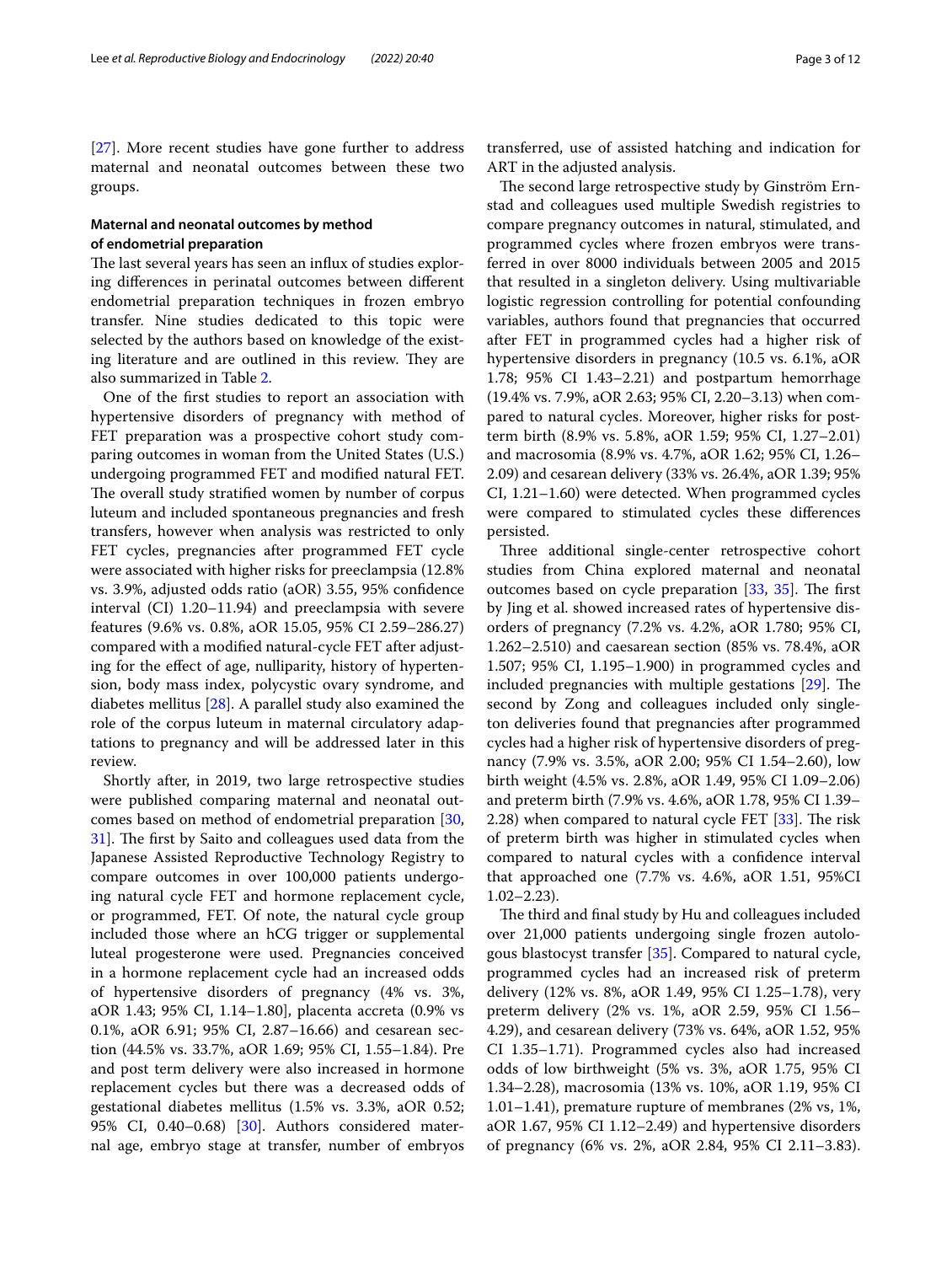| Author (published)                          | Country                     | Design                                                           | <b>Years</b>            | cryopreservation<br>Method of | <b>FET Preparation</b><br>Groups                                                                 | Maternal Significant<br>Findings                                                                                                                                                                                                                                                                                                                                                            | Neonatal significant<br>findings                                                                                                                                                                         |
|---------------------------------------------|-----------------------------|------------------------------------------------------------------|-------------------------|-------------------------------|--------------------------------------------------------------------------------------------------|---------------------------------------------------------------------------------------------------------------------------------------------------------------------------------------------------------------------------------------------------------------------------------------------------------------------------------------------------------------------------------------------|----------------------------------------------------------------------------------------------------------------------------------------------------------------------------------------------------------|
| von Versen-Höynck et al.<br>$(2019)$ $[28]$ | United States of<br>America | Prospective cohort study 2011-2017 Not listed<br>(single center) |                         |                               | grammed cycle $(n = 94)$<br>Modified natural cycle<br>$(n = 127)$ vs. pro-                       | 15.05;<br>+1 Severe preeclampsia<br>· ↑ Preeclampsia 12.8%<br>vs. 3.9% (aOR 3.55; 95%<br>modified natural cycle:<br>Programmed cycle vs.<br>95% CI 2.59-286.27)<br>9.6% vs. 0.8% (aOR<br>$(11.20 - 11.94)$                                                                                                                                                                                  | Not studied                                                                                                                                                                                              |
| Jing et al. (2019) [29]                     | China                       | Retrospective Cohort<br>study (single center)                    | 2013-2016 Vitrification |                               | cycle with luteal proges-<br>terone (n = 8, 425)<br>$(n = 2611)$ vs. natural<br>Programmed cycle | vs. 4.2% (aOR 1.780; 95%<br>ders of pregnancy 7.2%<br>• 1 Hypertensive disor-<br>Programmed cycle vs.<br>tion 85.9% vs. 78.4%<br>(aOR 1.507; 95% CI<br>+^ Cesarean sec-<br>$(11.262 - 2.510)$<br>natural cycle:<br>$1.195 - 1.900$                                                                                                                                                          | None                                                                                                                                                                                                     |
| Saito et al. (2019) [30]                    | Japan                       | Retrospective cohort<br>study (multicenter)                      | 2014                    | Not listed                    | $(n = 75,474)$ and natural<br>Programmed cycle<br>cycle ( $n = 29,760$ )                         | 0.9% vs. 0.1% (aOR 6.91;<br>• ↓ Gestational diabetes<br>vs. 3% (aOR 1.43; 95% C<br>• 1 Hypertensive disor-<br>Programmed cycle vs.<br>ders of pregnancy 4%<br>mellitus 1.5% vs. 3.3%<br>tion 44.5% vs. 33.7%<br>· ↑ Placenta accreta<br>95% CI 2.87-16.66)<br>(aOR 1.69; 95% CI<br>· ↑ Cesarean sec-<br>(aOR 0.52; 95% CI<br>0.40-0.68)<br>natural cycle:<br>$1.55 - 1.84$<br>$1.14 - 1.80$ | . 1 Postterm delivery 0.9%<br>vs. 0.3% (aOR 3.28; 95% CI<br>+ $\uparrow$ Preterm delivery 8.8%<br>vs. 7.4% (aOR 1.12; 95% Cl<br>Programmed cycle vs.<br>natural cycle:<br>$1.73 - 6.19$<br>$1.05 - 1.40$ |

<span id="page-3-0"></span>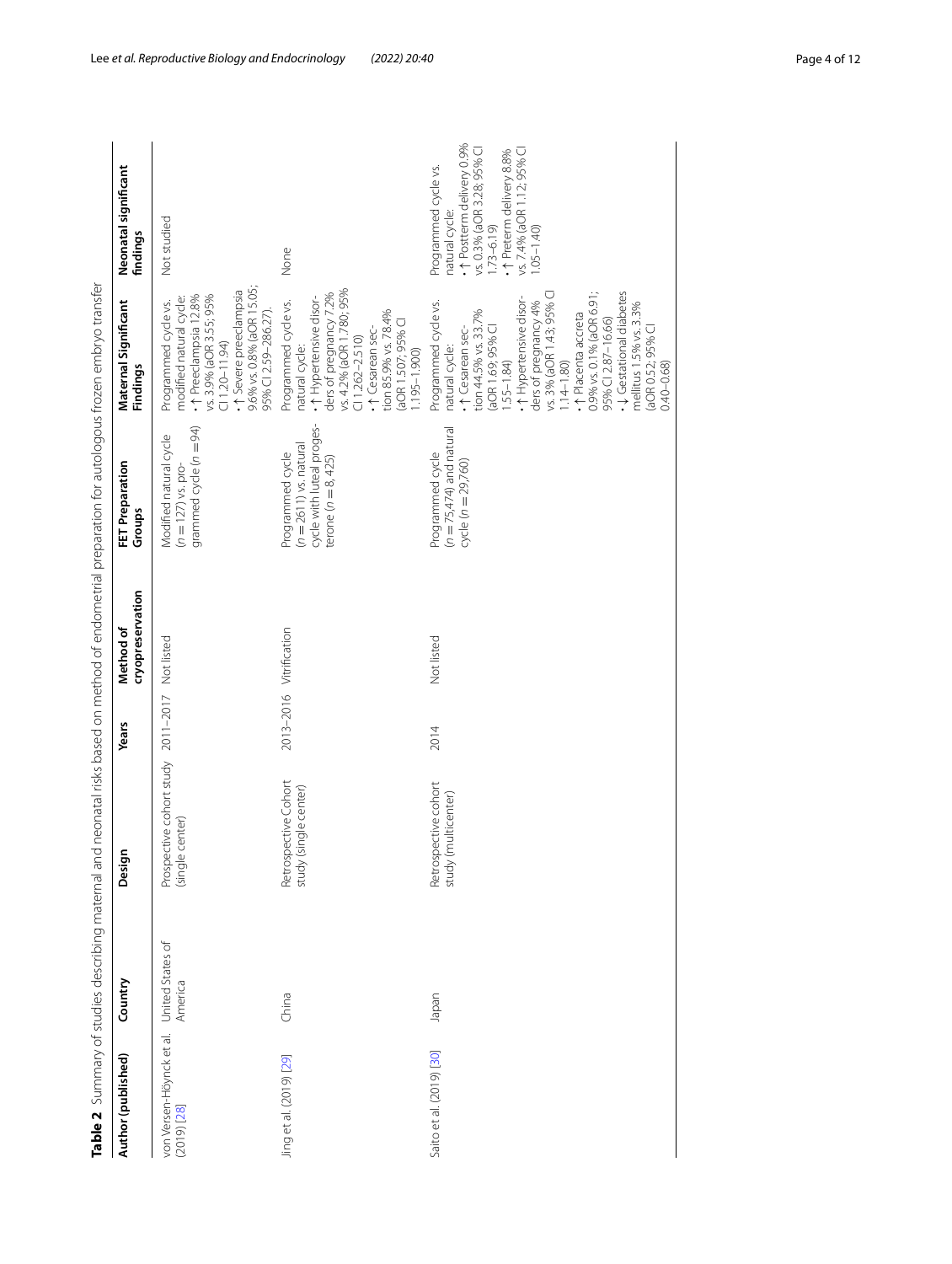| Table 2 (continued)                        |         |                                                  |           |                                     |                                                                                                            |                                                                                                                                                                                                                                                                                                                                                                                                                                                                                                                                                                                                                                    |                                                                                                                                                                                                                                                                                                                                                                                                                                                          |
|--------------------------------------------|---------|--------------------------------------------------|-----------|-------------------------------------|------------------------------------------------------------------------------------------------------------|------------------------------------------------------------------------------------------------------------------------------------------------------------------------------------------------------------------------------------------------------------------------------------------------------------------------------------------------------------------------------------------------------------------------------------------------------------------------------------------------------------------------------------------------------------------------------------------------------------------------------------|----------------------------------------------------------------------------------------------------------------------------------------------------------------------------------------------------------------------------------------------------------------------------------------------------------------------------------------------------------------------------------------------------------------------------------------------------------|
| Author (published)                         | Country | Design                                           | Years     | cryopreservation<br>Method of       | <b>FET Preparation</b><br>Groups                                                                           | Maternal Significant<br>Findings                                                                                                                                                                                                                                                                                                                                                                                                                                                                                                                                                                                                   | Neonatal significant<br>findings                                                                                                                                                                                                                                                                                                                                                                                                                         |
| Ginström Ernstad et al.<br>$(2019)$ $[31]$ | Sweden  | Retrospective cohort<br>(multicenter)<br>study ( | 2005-2015 | Vitrification and slow-<br>freezing | Natural cycle (n = 6297)<br>vs. stimulated cycle<br>$(n = 1983)$ vs. pro-<br>grammed cycle<br>$(n = 1446)$ | ders of pregnancy 10.5%<br>ders of pregnancy 10.5%<br>vs. 6.1% (aOR 1.78; 95%<br>• 1 Hypertensive disor-<br>vs. 6.6% (aOR 1.61; 95%<br>. ↑ Postpartum hemor-<br>. ↑ Postpartum hemor-<br>• 1 Hypertensive disor-<br>1.27; 95% CI 1.08-1.50)<br>1.39; 95% CI 1.21-1.60)<br>Programmed cycle vs.<br>Programmed cycle vs.<br>rhage 19.4% vs. 7.9%<br>rhage 19.4% vs. 8.3%<br>• ↑ Cesarean delivery<br>33.3% vs. 26.4% (aOR<br>+ + Cesarean delivery<br>33.3% vs. 28.9% (aOR<br>(aOR 2.63; 95% CI<br>(aOR 2.87; 95% CI<br>stimulated cycle:<br>natural cycle:<br>$(11.43 - 2.21)$<br>$(11.22 - 2.10)$<br>2.29 - 3.60)<br>$2.20 - 3.13$ | Programmed cycle vs. nat-<br>vs. 5.8% (aOR 1.59; 95% CI<br>vs. 4.7% (aOR 1.98; 95% CI<br>ural cycle had increased<br>+↑ Post-term birth 8.9%<br>· ↑ Post-term birth 8.9%<br>• ↑ Macrosomia 7.4% vs.<br>· ↑ Macrosomia 7.4% vs.<br>4.6% (aOR 1.62; 95% CI<br>5.2% (aOR 1.40; 95% CI<br>Programmed cycle vs.<br>stimulated cycle had<br>increased risk of:<br>$1.27 - 2.01$<br>$.47 - 2.68$<br>$1.26 - 2.09$<br>$1.03 - 1.90$<br>risk of:                  |
| Wang et al. (2020) [32]                    | China   | Retrospective cohort<br>(single center)<br>study |           | 2014-2017 Vitrification             | Natural cycle (n = 1947)<br>grammed cycle (2333)<br>vs. stimulated cycle<br>$(n = 1682)$ vs. pro-          | Not studied                                                                                                                                                                                                                                                                                                                                                                                                                                                                                                                                                                                                                        | Stimulated cycle vs. natu-<br>age 19.3% vs. 16.1% (aOR<br>age 19.9% vs. 16.9% (aOR<br>$\cdot$ J Macrosomia 5.1% vs.<br>+ 1 Large for gestational<br>+1 Large for gestational<br>• ↑ Macrosomia 7.8% vs.<br>1.25; 95% CI 1.08-1.46)<br>6.8% (aOR 0.74; 95% CI<br>1.25; 95% CI 1.05-1.49)<br>5.7% (aOR 1.42; 95% CI<br>Programmed cycle vs.<br>Programmed cycle vs.<br>stimulated cycle:<br>natural cycle:<br>$1.13 - 1.80$<br>$0.57 - 0.97$<br>ral cycle: |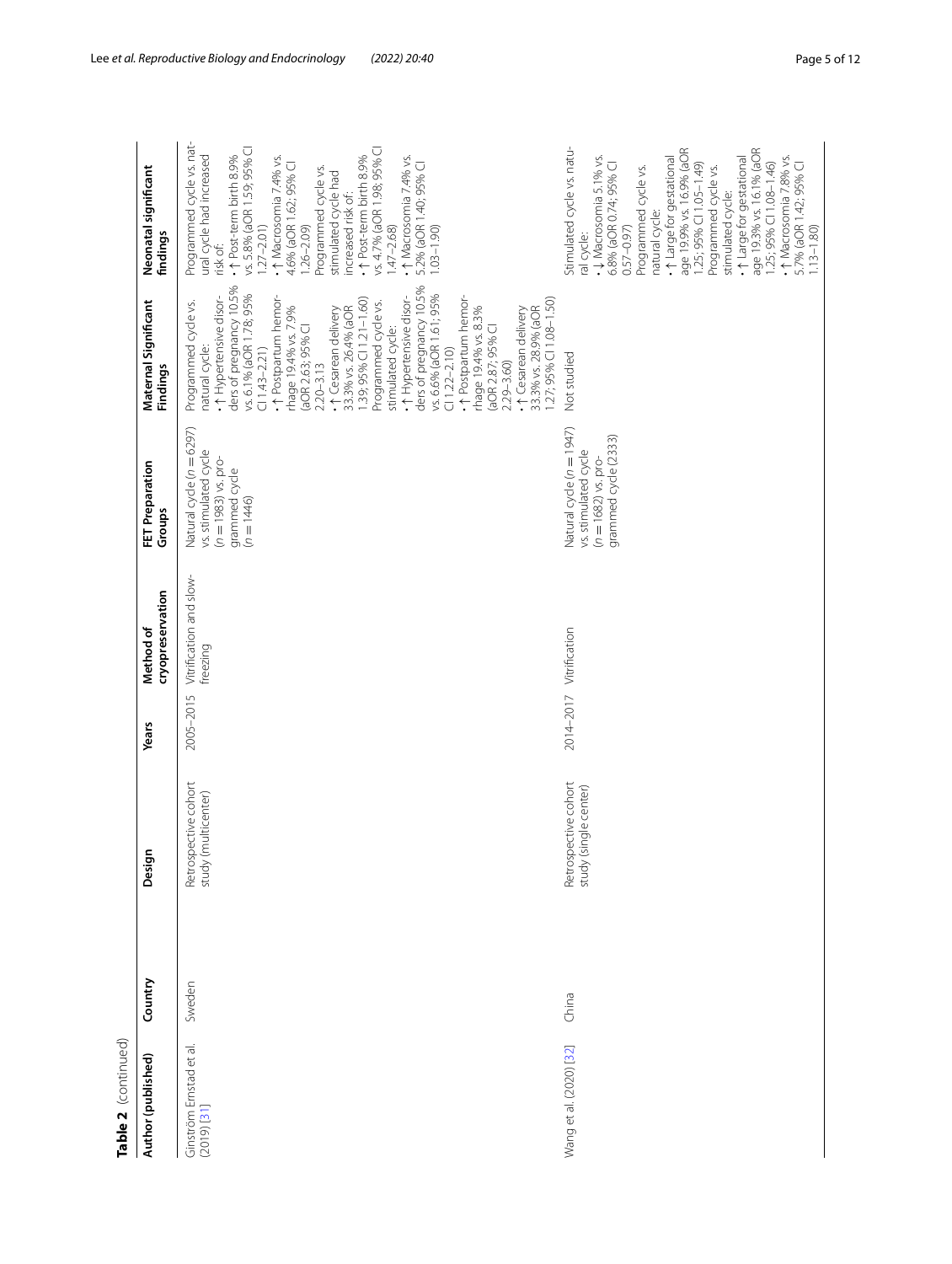| Table 2 (continued)               |                             |                                                                                        |                         |                                               |                                                                                                                         |                                                                                                                                                                                                                                                 |                                                                                                                                                                                                                                                                                                                           |
|-----------------------------------|-----------------------------|----------------------------------------------------------------------------------------|-------------------------|-----------------------------------------------|-------------------------------------------------------------------------------------------------------------------------|-------------------------------------------------------------------------------------------------------------------------------------------------------------------------------------------------------------------------------------------------|---------------------------------------------------------------------------------------------------------------------------------------------------------------------------------------------------------------------------------------------------------------------------------------------------------------------------|
| Author (published)                | Country                     | Design                                                                                 | Years                   | cryopreservation<br>Method of                 | <b>FET Preparation</b><br>Groups                                                                                        | Maternal Significant<br>Findings                                                                                                                                                                                                                | Neonatal significant<br>findings                                                                                                                                                                                                                                                                                          |
| Zong et al. (2020) [33]           | China                       | Retrospective cohort<br>study (single center)                                          | 2015-2018 Vitrification |                                               | cycle vs. stimulated cycle<br>Natural cycle (n =4727)<br>$(n = 1642)$ and natural<br>vs programmed cycle<br>$(n = 517)$ | • 1 Hypertensive disor-<br>ders of pregnancy 7.9%<br>vs 3.5% (aOR 2.00; 95%<br>Programmed cycle vs.<br>natural cycle:<br>$C11.54 - 2.60$                                                                                                        | $\cdot \uparrow$ Low birth weight 4.5%<br>Stimulated cycle vs. natu-<br>vs. 2.8% (aOR 1.49; 95%CI<br>• ↑ Preterm birth 7.9% vs.<br>4.6% (aOR 1.78; 95% Cl<br>1.39–2.28)<br>- 1 Preterm birth 7.7% vs.<br>4.6% (aOR 1.51; 95% CI<br>Programmed cycle vs.<br>natural cycle:<br>$1.09 - 2.06$<br>$1.02 - 2.23$<br>ral cycle: |
| Makhijani et al. (2020)<br>$[34]$ | United States of<br>America | Retrospective cohort<br>study (single center)                                          | 2013-2018 Vitrification |                                               | Natural cycle (n = 384)<br>vs. programmed cycle<br>(n = 391)                                                            | ders of pregnancy 15.3%<br>complications 32.2% vs.<br>18.8% (aOR 2.21; 95% CI<br>vs. 6.3% (aOR 2.39; 95%<br>Programmed cycle vs.<br>• thypertensive disor-<br>. <i>toverall</i> maternal<br>natural cycle:<br>$(11.37 - 4.17)$<br>$1.51 - 3.22$ | None                                                                                                                                                                                                                                                                                                                      |
| Zaat et al. (2021) [15]           | Netherlands                 | Follow-up study to the<br>omized controlled trial<br>ANTARCTICA rand-<br>(multicenter) |                         | 2009-2014 Vitrification and slow-<br>freezing | grammed cycle $(n = 37)$<br>Modified natural cycle<br>$(n = 45)$ and pro-                                               | in 6.7% vs 24.3% (RR 0.2;<br>disorders of pregnancy<br>vs. programmed cycle:<br>Modified natural cycle<br>95% CI 0.08-0.94)<br>• ↓ Hypertensive                                                                                                 | None                                                                                                                                                                                                                                                                                                                      |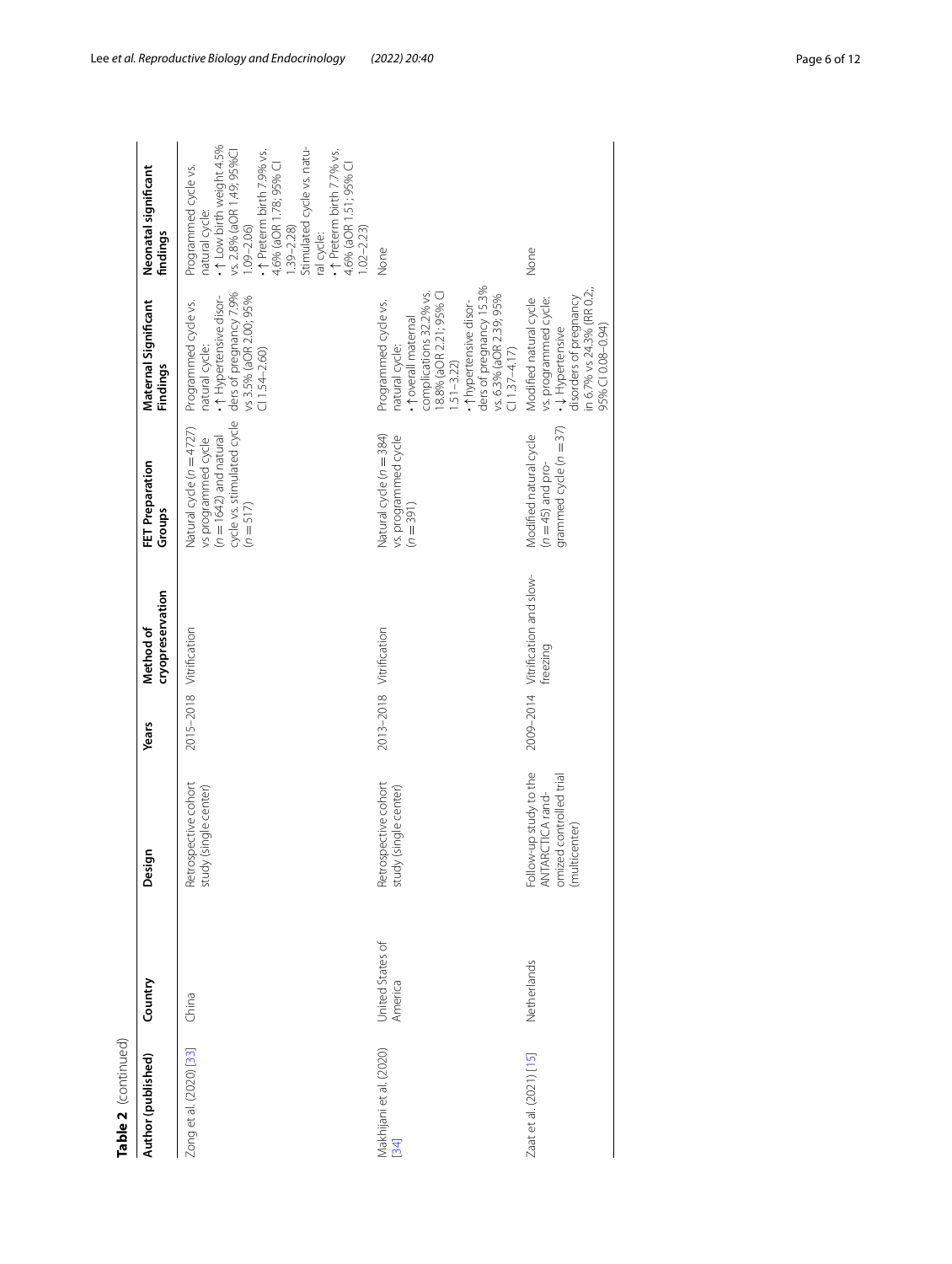| Table 2 (continued)   |         |                                               |                         |                               |                                                                                                        |                                                                                                                                                                                                               |                                                                                                                                                                                                                                                                                                                                                                                                                                                                                                                                                                                                                                            |
|-----------------------|---------|-----------------------------------------------|-------------------------|-------------------------------|--------------------------------------------------------------------------------------------------------|---------------------------------------------------------------------------------------------------------------------------------------------------------------------------------------------------------------|--------------------------------------------------------------------------------------------------------------------------------------------------------------------------------------------------------------------------------------------------------------------------------------------------------------------------------------------------------------------------------------------------------------------------------------------------------------------------------------------------------------------------------------------------------------------------------------------------------------------------------------------|
| Author (published)    | Country | Design                                        | <b>Years</b>            | cryopreservation<br>Method of | FET Preparation<br>Groups                                                                              | Maternal Significant<br>Findings                                                                                                                                                                              | Neonatal significant<br>findings                                                                                                                                                                                                                                                                                                                                                                                                                                                                                                                                                                                                           |
| Hu et al. (2021) [35] | China   | Retrospective cohort<br>study (single center) | 2013-2019 Vitrification |                               | Natural cycle (n = 3790)<br>vs. programmed cycle<br>(n = 2561) and stimu-<br>lated cycle ( $n = 670$ ) | vs. 2% (aOR 2.84; 95% C<br>• 1 Hypertensive disor-<br>73% vs. 64% (aOR 1.52;<br>Programmed cycle vs.<br>ders of pregnancy 6%<br>natural cycle:<br>• ↑ Cesarean delivery<br>95% CI 1.35-1.71)<br>$2.11 - 3.83$ | Stimulated cycle vs. natu-<br>• 1 Post-term delivery 0%<br>• ↑ Very Preterm delivery<br>2% vs. 1% (aOR 2.59; 95%<br>mellitus 10% vs. 9% (aOR<br>• ↑ Preterm delivery 12%<br>vs. 8% (aOR 1.49; 95% Cl<br>1.25–1.78)<br>vs. 0% (aOR 2.72; 95% CI<br>• ↑ Gestational diabetes<br>• ↑ Low birthweight 5%<br>vs. 3% (aOR 1.75; 95% CI<br>- ↑ Macrosomia 13% vs.<br>$1.64$ , 95% Cl $1.28 - 2.11$ )<br>Programmed cycle vs.<br>10% (aOR 1.19; 95% Cl<br>1.01–1.41)<br>. ↑ Premature rupture<br>of membranes 2% vs.<br>1% (aOR 1.67; 95% CI<br>natural cycle:<br>$(1.56 - 4.29)$<br>$1.34 - 2.28$<br>$1.14 - 6.52$<br>$1.12 - 2.49$<br>ral cycle: |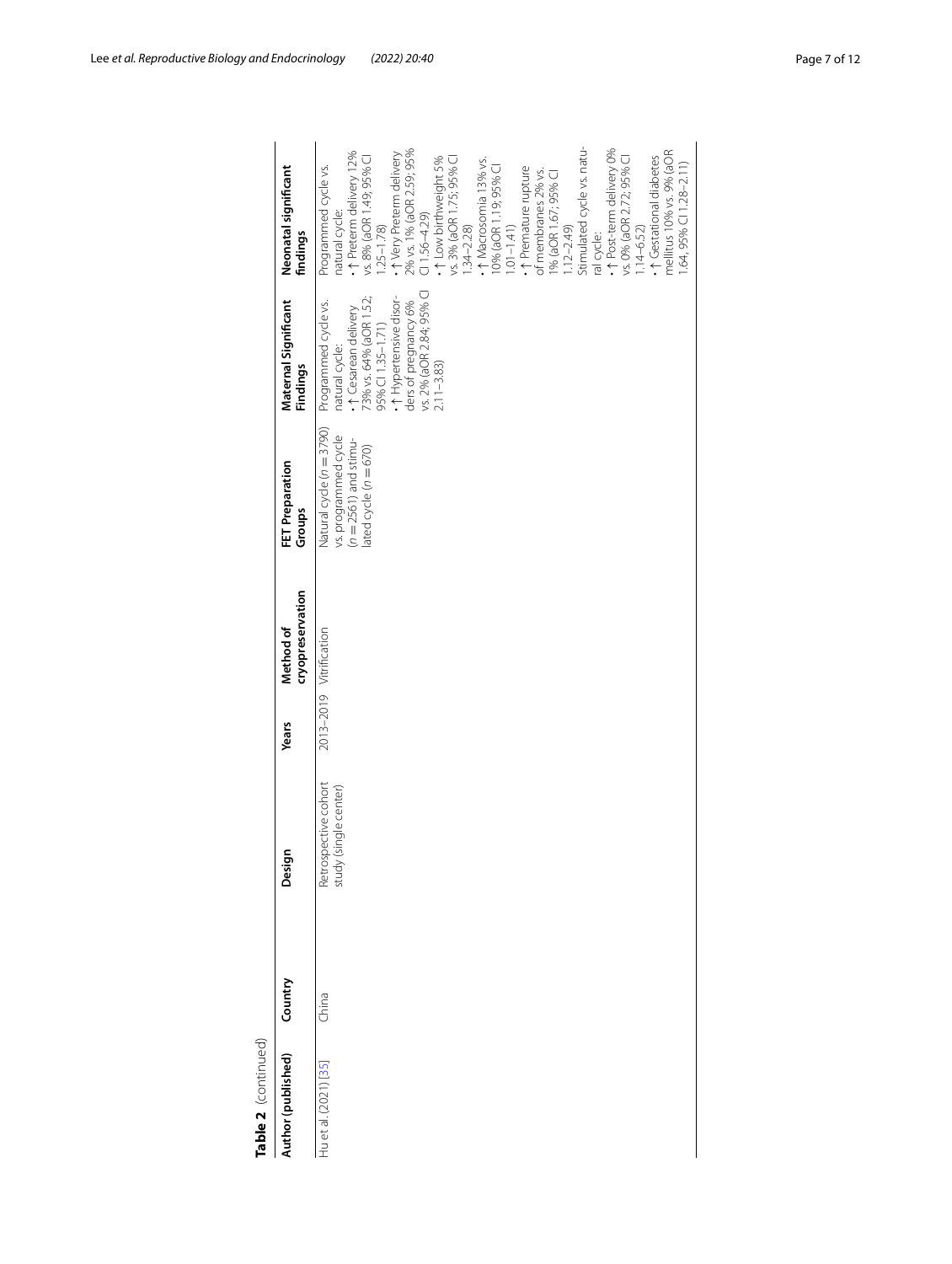Stimulated cycles were associated with an increased risk of preterm delivery and gestational diabetes mellitus when compared to natural cycle endometrial preparation.

In a study focused primarily on neonatal outcomes of singletons, Wang and colleagues showed diferences in birthweight and gestational age at delivery when comparing natural cycle, simulated cycle and programmed cycle FET preparation on over nine thousand singletons conceived by autologous FET [\[32\]](#page-11-7). Authors used a propensity score matching method at a proportion of 1:1 to adjust for factors that infuence the probability of receiving different FET cycle regimens. The stimulated cycle FET singletons had a lower adjusted odds of having macrosomia than the natural cycle FET singletons (5.1% vs. 6.8%, aOR 0.74; 95% CI, 0.57–0.97). Programmed cycle FET singletons had a higher adjusted odds of being large for gestational age than the matched natural cycle FET singletons (19.9% vs. 16.9%, aOR 1.25; 95% CI, 1.05–1.49) and matched stimulated cycle singletons (19.3% vs. 16.1%, aOR 1.25; 95% CI, 1.08–1.46). In the matched stimulated cycle FET and programmed cycle FET groups, the risk of large for gestational age neonates persisted and there was an increased odds of macrosomia in programmed cycles (7.8% vs. 5.8%, aOR 1.42; 95% CI 1.13–1.90).

Consistent with previous studies, a smaller retrospective cohort study based on a single U.S. clinic showed that programmed FET resulted in higher overall maternal complications (32.2% vs. 18.8%, aOR 2.21 95% CI 1.51–3.22), including higher probability of hypertensive disorders of pregnancy (15.3% vs. 6.3%, aOR 2.39; 95% CI 1.37–4.17). Analysis was limited to only singleton pregnancies from blastocyst transfers [[34](#page-11-8)].

Finally, in one follow-up to an RCT, Zaat et al. showed that women who conceived by modifed NC-FET have a decreased risk of hypertensive disorders of pregnancy compared with AC-FET (6.7% vs. 24.3%, relative risk 0.27; 95% CI 0.08–0.94;  $P = 0.031$ ). Though the method of endometrial preparation was selected randomly, limiting confounders, only 82 women were included, and the study population was limited to only ovulatory women. Authors note that some outcome data was also collected retrospectively [[15\]](#page-10-13).

#### **Strengths and limitations**

There are several strengths of the available studies observing diferences in maternal and neonatal outcomes based on method of FET preparation. Many studies include large sample sizes with similar proportions of subjects having transfers in ovulatory and programmed cycles. Additionally, the two studies completed in Sweden and Japan used national used data from national registries which included an almost complete evaluation of individuals undergoing ART in their country of interest, limiting selection bias, and providing information on exposures and outcomes for the entire population  $[30, 31, 36]$  $[30, 31, 36]$  $[30, 31, 36]$  $[30, 31, 36]$  $[30, 31, 36]$  $[30, 31, 36]$  $[30, 31, 36]$ . Though the studies are heterogenous in outcome measures studied, in all studies that evaluated rates of hypertensive disorders of pregnancy in their analysis, programmed cycles had a higher risk of this diagnosis further suggesting but not confrming a causal relationship between programmed FET and hypertensive disorders of pregnancy [[15,](#page-10-13) [28–](#page-11-1) [31,](#page-11-3) [33–](#page-11-4)[35\]](#page-11-5).

Important limitations to the available data comparing maternal and neonatal outcomes across diferent endometrial preparation methods must be considered when deriving conclusions. In the available studies, the method of endometrial preparation is selected based on provider and patient preference or individual clinic policy, introducing the potential for signifcant diferences between groups despite adjustments in analysis to account for potential underlying confounders. While programmed cycles share similar protocols across studies, the included and excluded ovulatory cycles vary from study to study (natural cycle, modifed natural cycle, stimulated cycle). For example, modifed natural cycle were considered "natural cycles" in the study by Saito et al. and categorized as "stimulated cycles" by Ginström Ernstad et al [[30,](#page-11-2) [31](#page-11-3)].

.In addition, quantifcation of outcomes in these studies often relies on registry data or patient reported outcomes which can be limited by variation in coding or classification by those inputting data, missing data, and lim-ited information about important confounders [[36\]](#page-11-9). The investigations are heterogenous in outcomes reported and defnitions used to categorize each outcome, and inclusion and exclusion criteria vary. Even hypertensive disorders of pregnancy, the most consistent outcome measure throughout the study, is considered as one group in some studies and stratifed into diferent diagnoses (gestational hypertension, preeclampsia, etc.) in others. Extended time periods included in some analyses include embryos frozen by older slow freezing protocols or newer vitrifcation protocols and there is variation in number of embryos transferred and stage of embryo at time of transfer.

Most of the data available is retrospective and nonrandomized and therefore subject to unrecognized confounding. The follow up study to the ANTARTICA randomized control trial by Zaat et al. is the only study where patients were randomized which limits confounding bias but is limited by small sample size and some data presented in this study was collected retrospectively. Moreover, odds ratios are generally <2 and therefore may lack clinical significance [[37\]](#page-11-10). Statistically significant findings reported in the current studies might have refected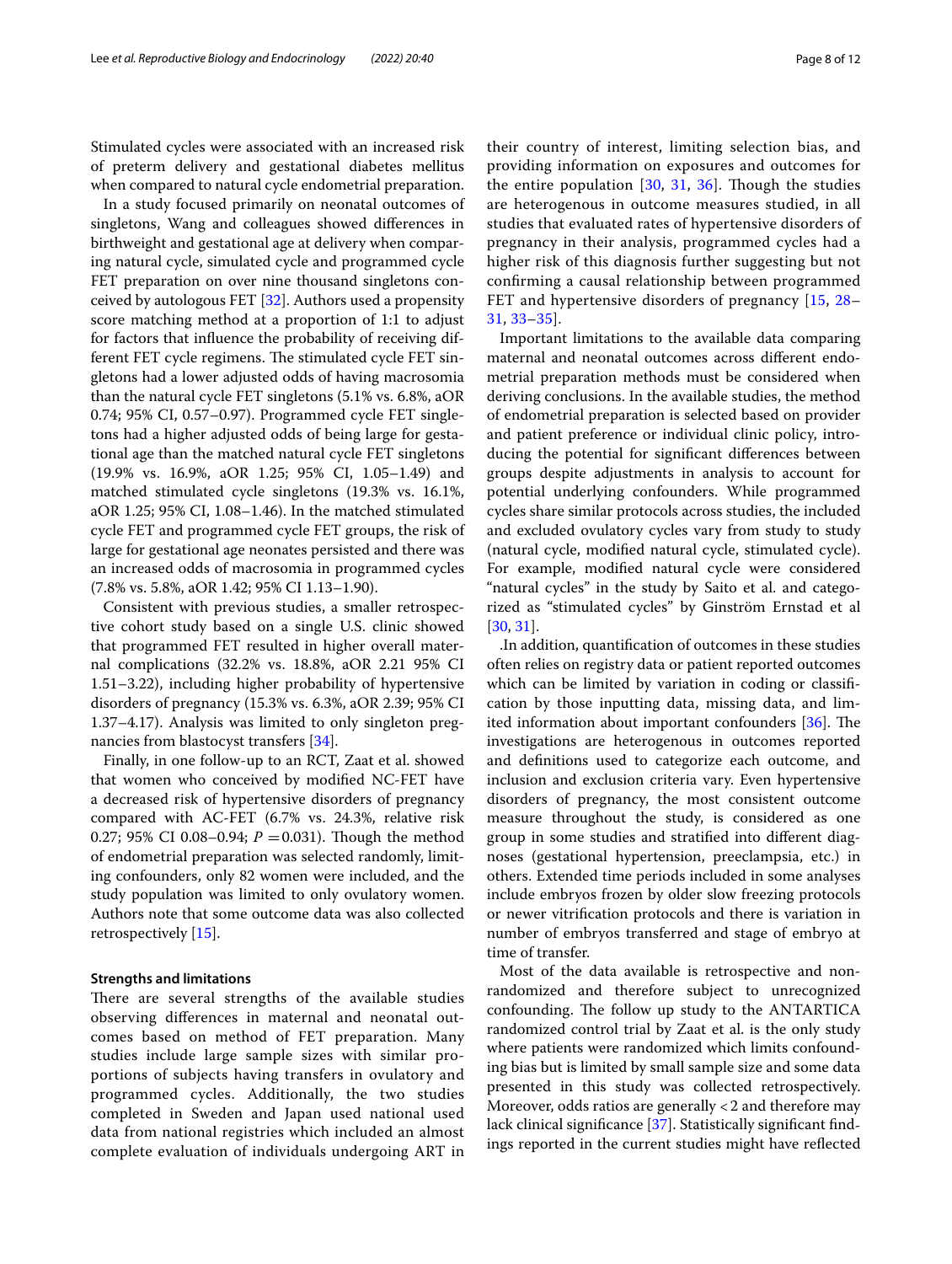the large sample sizes, selection bias and residual confounding rather than a true causal association.

Lastly, though many of the presented fndings showed signifcant relative diferences between endometrial preparation method as represented by adjusted odds ratios, the absolute diferences in adverse events between protocol groups is often modest (Table [2\)](#page-3-0). One must therefore interpret these results with caution given that small absolute diferences noted between protocols are potentially of limited clinical importance to the individual patient and may not justify changes in clinical practice.

#### **Proposed mechanisms**

There are three key proposed causes for the differences in the above maternal and neonatal outcomes reported. Although all studies attempt to control for possible confounders, the selection of endometrial preparation may be based on underlying factors that may contribute to diferences in outcomes between the study groups. For example, if women in the hormone replacement group were more likely to have endocrine disturbances including hyperandrogenism, insulin resistance or dyslipidemia as seen in the study by Zong et al., this could drive the observed diferences in pregnancy outcomes rather than role of endometrial preparation [[33,](#page-11-4) [38,](#page-11-11) [39](#page-11-12)].

A second proposed diference is the diference in hormonal milieu, specifcally the non-physiologic concentrations of estrogen and progesterone present in programmed cycles. Estrogen and progesterone play important regulatory roles in the development of the endometrial environment and establishment of early pregnancy [\[40](#page-11-13)]. It is therefore possible that supraphysiological concentrations of these hormones could interfere with normal development and the evolution of the clinical presentation of preeclampsia [\[41](#page-11-14)]. However, this does not explain the diferences in hypertensive disorders of pregnancy seen between frozen and fresh transfers, as hormone levels are often well above physiologic levels in fresh transfers.

### **The corpus luteum**

The corpus luteum, a highly vascularized and heterogenous structure that forms from the follicular cyst after ovulation, plays an important role in the development of the secretory endometrium required for implantation and early pregnancy maintenance and has received signifcant attention for its role in frozen embryo transfer and preeclampsia pathogenesis in its absence [\[40\]](#page-11-13). Both progesterone and estradiol are secreted during the luteal phase correlating with episodic LH pulses. The corpus luteum also produces peptides such as oxytocin, relaxin, VEGF, inhibin, GnRH, growth factors and prostaglandins [[40,](#page-11-13) [42](#page-11-15)]. When pregnancy occurs, hCG secreted from the trophoblasts stimulate the corpus luteum allowing for the continued secretion of substances that sustain and support early pregnancy.

Integral to a healthy pregnancy are appropriate maternal cardiovascular and renal adaptations. It has therefore been suggested that the diferences in pregnancy outcomes seen in patients who pursue FET with a corpus luteum (ovulatory cycles) and without a corpus luteum (programmed cycles) are driven by the absence of substances, particularly the potent vasodilator relaxin, released by the corpus luteum in early pregnancy [\[43](#page-11-16)]. If there is defcient endometrial secretory development, altered trophoblast invasion and spiral artery remodeling, or attenuated systemic adaptation to pregnancy in programmed cycles, this could contribute to adverse pregnancy outcomes including hypertensive disorders of pregnancy [\[44\]](#page-11-17).

Current studies assessing the diferences in maternal cardiovascular and renal response in cycles with and without a corpus luteum further support this hypothesis. In one study investigating diferences in relaxin concentration, creatinine as well as other maternal electrolyte concentrations showed that maternal serum creatinine, sodium, and CO2 were signifcantly higher in those with undetectable relaxin levels in conceptions with absent corpus luteum [\[45](#page-11-18)]. In the same study described above that looked at rates of preeclampsia based on number of corpus lutea, authors showed a blunted decline in the expected carotid-femoral pulse wave velocity and rise in carotid-femoral transit time most notable during the frst trimester in patients without a corpus luteum when compared to those with one or with multiple [\[28](#page-11-1)]. When looking at several additional markers of vascular health in women with infertility, including those who underwent FET, there were several observed diferences suggesting altered vascular health in women with absent or excessive  $(>3)$  numbers of corpus lutea that could contribute to preeclampsia risk [\[46](#page-11-19)]. Furthermore, when compared to placentas from pregnancies with fresh transfers (corpus lutea present), those who underwent FET in a programmed cycle had more anatomic and vascular pathologies [[47](#page-11-20)]. Placentas from ovulatory frozen embryo transfer pregnancies were not included but could be a source of future study.

# **Future directions**

Available data consistently identifes diferences in rates of hypertensive disorders of pregnancy in programmed cycles [\[15](#page-10-13), [28](#page-11-1), [30](#page-11-2), [31](#page-11-3), [33](#page-11-4)[–35](#page-11-5)]. Hypertensive disorders of pregnancy including gestational hypertension and preeclampsia, are pregnancy-specifc hypertensive disorders that contribute signifcantly to maternal and perinatal mortality worldwide [[48](#page-11-21)]. Risk factors include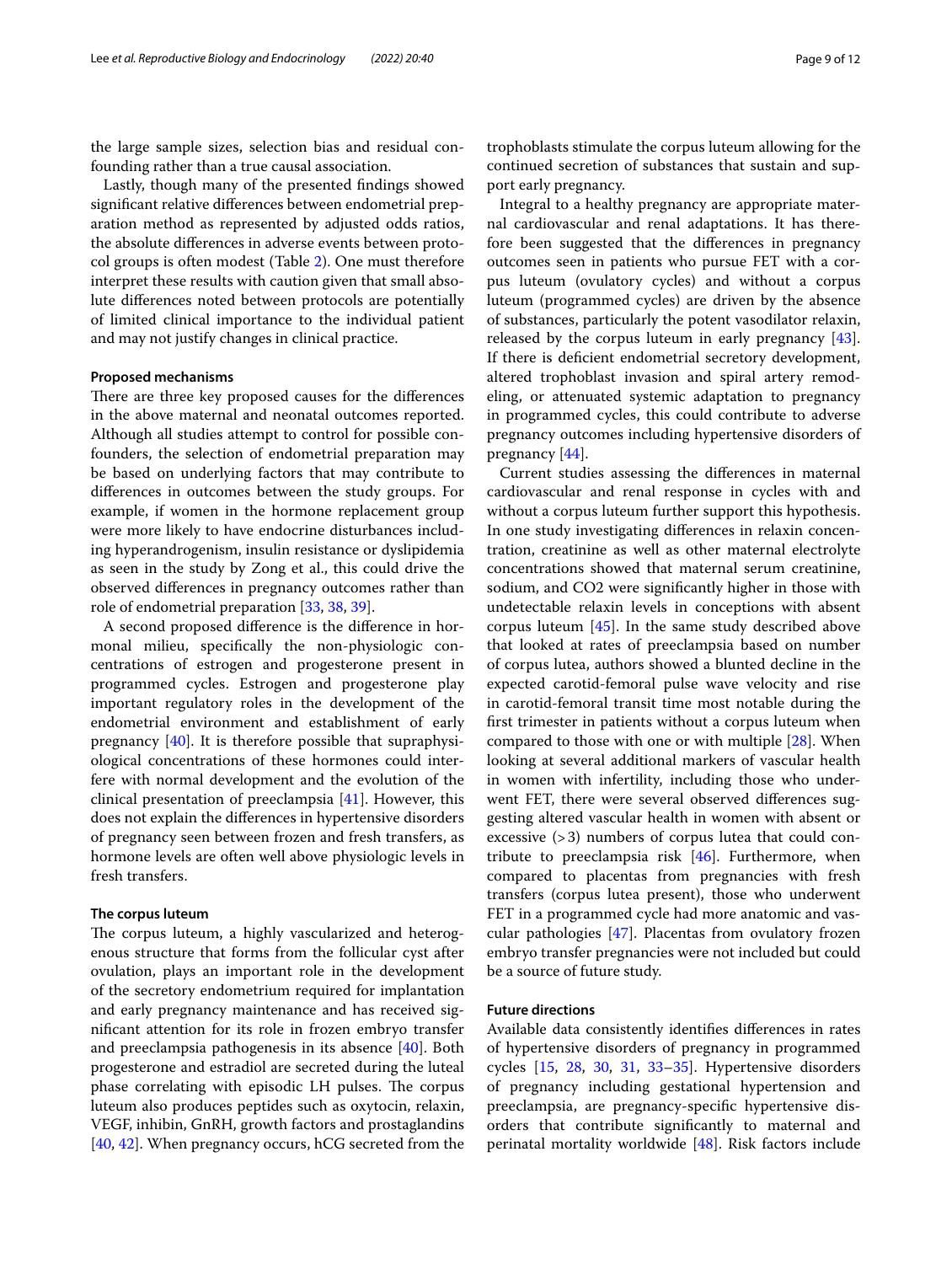multifetal gestation, nulliparity, chronic hypertension and diabetes, obesity, maternal age over 35 and pregnancy from assisted reproduction, among others. Though incompletely understood, proposed pathophysiologic mechanisms include abnormal placentation, impaired angiogenesis leading to increased resistance at the uteroplacental interface contributing to downstream endothelial dysfunction. Other immunologic, infammatory, environmental, or genetic factors likely also contribute to a variety of vascular, hematologic, hepatic, and renal changes seen in the spectrum of disease [[48](#page-11-21)].

The window of implantation and early development of pregnancy are key areas that could play a role in the development of this spectrum of conditions. Diagnosis during pregnancy is also associated with long term cardiovascular disease risk, and prevention strategies are limited and include secondary prevention with aspirin for patients with identifed risk factors [[49,](#page-11-22) [50](#page-11-23)]. More knowledge regarding diferences in the environment in which a pregnancy is established in the ART population have implications for the general obstetric population as well. Identifying modifable risk factors, including method FET preparation, are crucial to reducing the burden of disease in ART conceived persons.

While hypertensive disorders of pregnancy are reported to be signifcantly increased in programmed cycles consistently, other key outcomes studied include increased cesarean delivery rate increased in four of the six studies where it was addressed (Table [2](#page-3-0)). Cesarean delivery increases the risk for severe maternal morbidity and has implications for a patient's future reproductive health [[51](#page-11-24)]. Reducing the rate of unnecessary cesarean delivery is one step toward improving maternal safety [[52\]](#page-11-25). Additional reported difference includes significant an increase in extremes of fetal growth, disorders of placentation including placenta accreta and preterm delivery in programmed cycles. Each of these proposed diferences has important implications for short and long term maternal and child health and warrant further investigation.

Currently, the method of endometrial preparation is chosen based on provider preference or in line with clinic policy with consideration for the patient's underlying diagnosis. While programmed cycles allow for greater control over monitoring visits and transfer timing, transfers in natural cycles provide less fexibility, more frequent and less predictable ultrasound and hormone monitoring [[42](#page-11-15)]. Clinics that primarily use programmed cycles to time transfer would need to make the necessary adjustments, including to laboratory workflow and provider availability, to adequately adapt to this type of preparation if supported by future studies. Method of frozen embryo transfer preparation may also become important variables in national surveillance systems to track outcomes prospectively.

Even if future data supports embryo transfer in ovulatory cycles, some patients will remain ineligible for this type of transfer, including patients with premature ovarian insufficiency, postmenopausal patients, and those without ovarian tissue either due to iatrogenic or congenital causes. As we learn more about the diferences between programmed and ovulatory cycles, including the potential role of the corpus luteum and its secretions, it is possible that the programmed cycle could be further enhanced for these populations to help mitigate potential increased risks [[53\]](#page-11-26).

The ideal study required to determine the best method of endometrial preparation is a prospective multi-center randomized control trial with standard endometrial preparation protocols and defnitions across all sites. Clinically relevant outcomes measured have consistent defnitions determined in collaboration with obstetric and pediatric providers. Furthermore, attention must be given to the comparison of diferent types of ovulatory FET preparations, again with standard protocols, to understand the potential contribution of ovulation induction, hCG trigger and luteal progesterone supplementation. Clinical trials such as the "Impact of Corpus Luteum Presence or Absence in the Incidence of Preeclampsia After Frozen Embryo Transfer" (NCT04092829) and "Natural Versus Programmed Frozen Embryo Transfer (NatPro)" (NCT04551807) will ofer promising insight into these important questions.

#### **Conclusions**

Though there is not yet a consensus on the ideal method of endometrial preparation prior to frozen embryo transfer, emerging, largely retrospective data suggests diferences in maternal and neonatal outcomes, specifcally increased rates of hypertensive disorders of pregnancy in programmed cycles. The mechanism by which these diferences exist could refect inherent diferences in groups selected for each type of endometrial preparation, the role of super physiologic hormone environments in programmed cycles, or the unique secretions from the corpus luteum in ovulatory cycles that are not present in programmed cycles. Available studies targeting this question have several key limitations, therefore prospective, randomized control trials are needed to explore these suggested diferences. Interpretation of results must consider diferences in both relative and absolute risk when determining if adjustments to clinical practice are indicated. Ultimately, confrmation of these fndings has implications for current practice patterns and could supplement our understanding of the mechanisms behind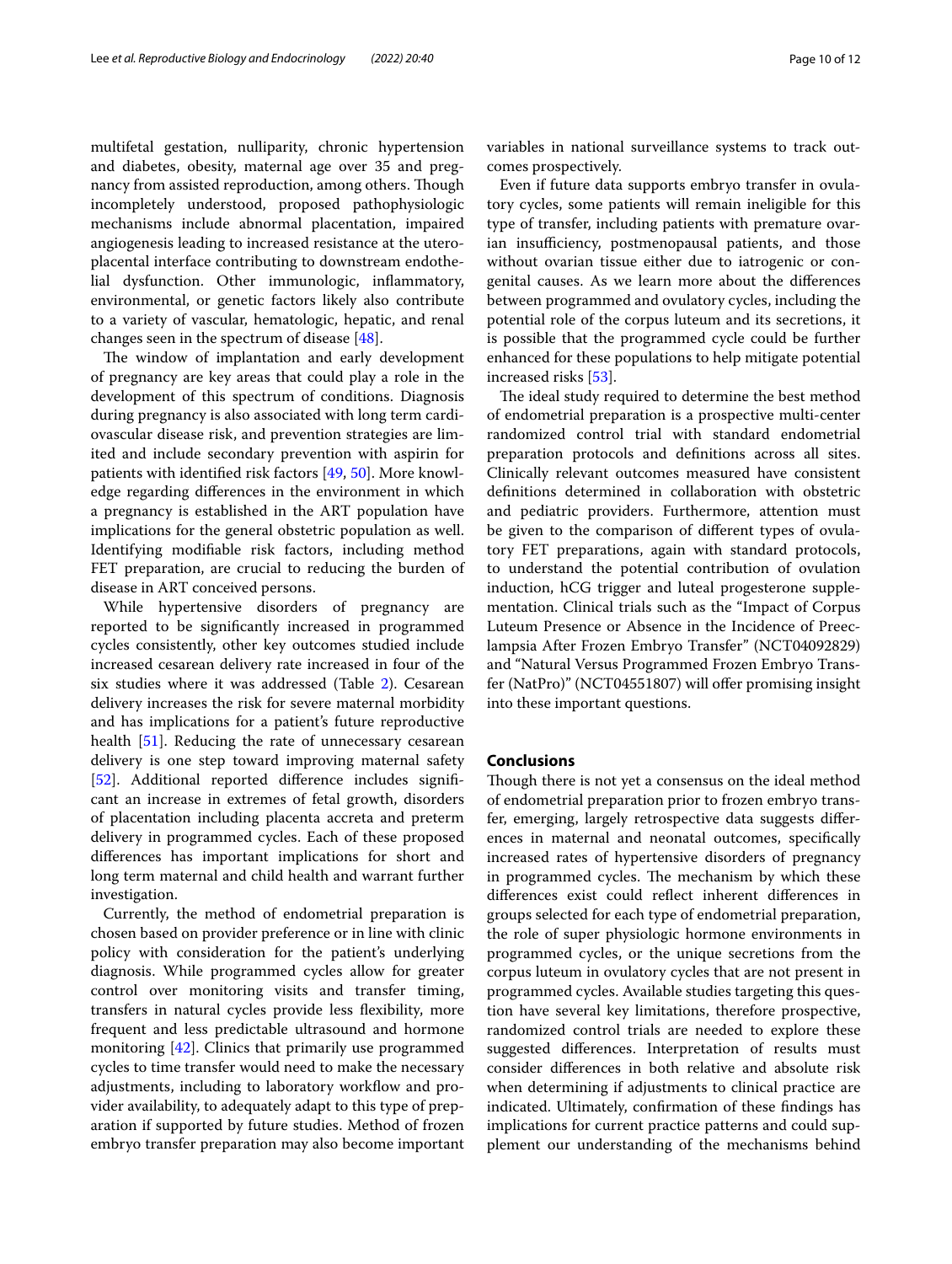important adverse perinatal outcomes and contribute to enhanced safety for those pursuing assisted reproduction.

#### **Abbreviations**

aOR: Adjusted odds ratio; ART: Assisted reproductive technology; CI: Confdence interval; FET: Frozen embryo transfer; hCG: Human chorionic gonadotropin; HDP: Hypertensive disorders of pregnancy; IVF: in Vitro Fertilization; LH: Luteinizing hormone; OHSS: Ovarian hyperstimulation syndrome; RCT: Randomized control trial; US: United States.

#### **Acknowledgements**

Not Applicable.

#### **Authors' contributions**

JCL: Literature review and study selection, drafting of manuscript. MLB: Manuscript writing and revision. JFK: Conception of topic for review, supervision, writing and revision of manuscript. All authors approved the fnal version of the manuscript.

#### **Funding**

Not applicable.

#### **Availability of data and materials**

Data sharing is not applicable to this article as no datasets were generated or analyzed during the current study.

# **Declarations**

**Ethics approval and consent to participate** not applicable.

#### **Consent for publication**

not applicable.

#### **Competing interests**

The authors declare that they have no competing interests.

#### **Author details**

<sup>1</sup> Division of Reproductive Endocrinology and Infertility, Department of Obstetrics and Gynecology, Emory University School of Medicine, Emory Reproductive Center, 550 Peachtree Street, 18th Floor, Atlanta, GA 30308, USA. <sup>2</sup>Division of Maternal-Fetal Medicine, Department of Obstetrics and Gynecology, Emory University School of Medicine, Emory Perinatal Center, 550 Peachtree Street, 15th floor, Atlanta, GA 30308, USA.

Received: 15 October 2021 Accepted: 29 November 2021

#### **References**

- <span id="page-10-0"></span>1. Niederberger C, Pellicer A, Cohen J, Gardner DK, Palermo GD, O'Neill CL, et al. Forty years of IVF. Fertil Steril. 2018;110(2):185–324 e5.
- 2. Zeilmaker GH, Alberda AT, van Gent I, Rijkmans CM, Drogendijk AC. Two pregnancies following transfer of intact frozen-thawed embryos. Fertil Steril. 1984;42(2):293–6.
- <span id="page-10-1"></span>3. Trounson A, Mohr L. Human pregnancy following cryopreservation, thawing and transfer of an eight-cell embryo. Nature. 1983;305(5936):707–9.
- <span id="page-10-2"></span>4. Banker M, Dyer S, Chambers GM, Ishihara O, Kupka M, de Mouzon J, et al. International Committee for Monitoring Assisted Reproductive Technologies (ICMART): world report on assisted reproductive technologies, 2013. Fertil Steril. 2021;116(3):741–56.
- 5. Practice Committee of the American Society for Reproductive Medicine. Electronic address Aao, Practice Committee of the American Society for reproductive M. Prevention and treatment of moderate and severe ovarian hyperstimulation syndrome: a guideline. Fertil Steril. 2016;106(7):1634–47.
- <span id="page-10-6"></span>6. Practice Committee of the American Society for Reproductive M, the Practice Committee for the Society for Assisted Reproductive Technologies. Electronic address Aao. Guidance on the limits to the number of embryos to transfer: a committee opinion. Fertil Steril. 2021;116(3):651–4.
- 7. Wong KM, Mastenbroek S, Repping S. Cryopreservation of human embryos and its contribution to in vitro fertilization success rates. Fertil Steril. 2014;102(1):19–26.
- <span id="page-10-3"></span>8. Donnez J, Dolmans MM. Fertility preservation in men and women: where are we in 2021? Are we rising to the challenge? Fertil Steril. 2021;115(5):1089–90.
- <span id="page-10-4"></span>9. American College of O, Gynecologists' Committee on Obstetric P, Committee on G, Food US, Drug A. Committee opinion no 671: perinatal risks associated with assisted reproductive technology. Obstet Gynecol. 2016;128(3):e61–8.
- <span id="page-10-5"></span>10. Kawwass JF, Badell ML. Maternal and fetal risk associated with assisted reproductive technology. Obstet Gynecol. 2018;132(3):763–72.
- <span id="page-10-7"></span>11. Practice Committee of American Society for Reproductive M. Multiple gestation associated with infertility therapy: an American Society for Reproductive Medicine Practice committee opinion. Fertil Steril. 2012;97(4):825–34.
- <span id="page-10-8"></span>12. Sunderam S, Kissin DM, Zhang Y, Jewett A, Boulet SL, Warner L, et al. Assisted reproductive technology surveillance - United States, 2017. MMWR Surveill Summ. 2020;69(9):1–20.
- <span id="page-10-9"></span>13. Thomopoulos C, Tsioufs C, Michalopoulou H, Makris T, Papademetriou V, Stefanadis C. Assisted reproductive technology and pregnancy-related hypertensive complications: a systematic review. J Hum Hypertens. 2013;27(3):148–57.
- <span id="page-10-10"></span>14. Shi Y, Sun Y, Hao C, Zhang H, Wei D, Zhang Y, et al. Transfer of fresh versus frozen embryos in ovulatory women. N Engl J Med. 2018;378(2):126–36.
- <span id="page-10-13"></span>15. Zaat T, Zagers M, Mol F, Goddijn M, van Wely M, Mastenbroek S. Fresh versus frozen embryo transfers in assisted reproduction. Cochrane Database Syst Rev. 2021;2:CD011184.
- <span id="page-10-11"></span>16. Wang A, Santistevan A, Hunter Cohn K, Copperman A, Nulsen J, Miller BT, et al. Freeze-only versus fresh embryo transfer in a multicenter matched cohort study: contribution of progesterone and maternal age to success rates. Fertil Steril. 2017;108(2):254–61 e4.
- <span id="page-10-12"></span>17. Sha T, Yin X, Cheng W, Massey IY. Pregnancy-related complications and perinatal outcomes resulting from transfer of cryopreserved versus fresh embryos in vitro fertilization: a meta-analysis. Fertil Steril. 2018;109(2):330–42 e9.
- 18. Opdahl S, Henningsen AA, Tiitinen A, Bergh C, Pinborg A, Romundstad PR, et al. Risk of hypertensive disorders in pregnancies following assisted reproductive technology: a cohort study from the CoNARTaS group. Hum Reprod. 2015;30(7):1724–31.
- 19. Sites CK, Wilson D, Barsky M, Bernson D, Bernstein IM, Boulet S, et al. Embryo cryopreservation and preeclampsia risk. Fertil Steril. 2017;108(5):784–90.
- 20. Luke B. Pregnancy and birth outcomes in couples with infertility with and without assisted reproductive technology: with an emphasis on US population-based studies. Am J Obstet Gynecol. 2017;217(3):270–81.
- 21. Roque M, Haahr T, Geber S, Esteves SC, Humaidan P. Fresh versus elective frozen embryo transfer in IVF/ICSI cycles: a systematic review and metaanalysis of reproductive outcomes. Hum Reprod Update. 2019;25(1):2–14.
- <span id="page-10-14"></span>22. Maheshwari A, Pandey S, Amalraj Raja E, Shetty A, Hamilton M, Bhattacharya S. Is frozen embryo transfer better for mothers and babies? Can cumulative meta-analysis provide a defnitive answer? Hum Reprod Update. 2018;24(1):35–58.
- <span id="page-10-15"></span>23. Casper RF, Yanushpolsky EH. Optimal endometrial preparation for frozen embryo transfer cycles: window of implantation and progesterone support. Fertil Steril. 2016;105(4):867–72.
- <span id="page-10-16"></span>24. Ghobara T, Gelbaya TA, Ayeleke RO. Cycle regimens for frozen-thawed embryo transfer. Cochrane Database Syst Rev. 2017;7:CD003414.
- <span id="page-10-17"></span>25. Greco E, Litwicka K, Arrivi C, Varricchio MT, Caragia A, Greco A, et al. The endometrial preparation for frozen-thawed euploid blastocyst transfer: a prospective randomized trial comparing clinical results from natural modifed cycle and exogenous hormone stimulation with GnRH agonist. J Assist Reprod Genet. 2016;33(7):873–84.
- <span id="page-10-18"></span>26. Mounce G, McVeigh E, Turner K, Child TJ. Randomized, controlled pilot trial of natural versus hormone replacement therapy cycles in frozen embryo replacement in vitro fertilization. Fertil Steril. 2015;104(4):915–20 e1.